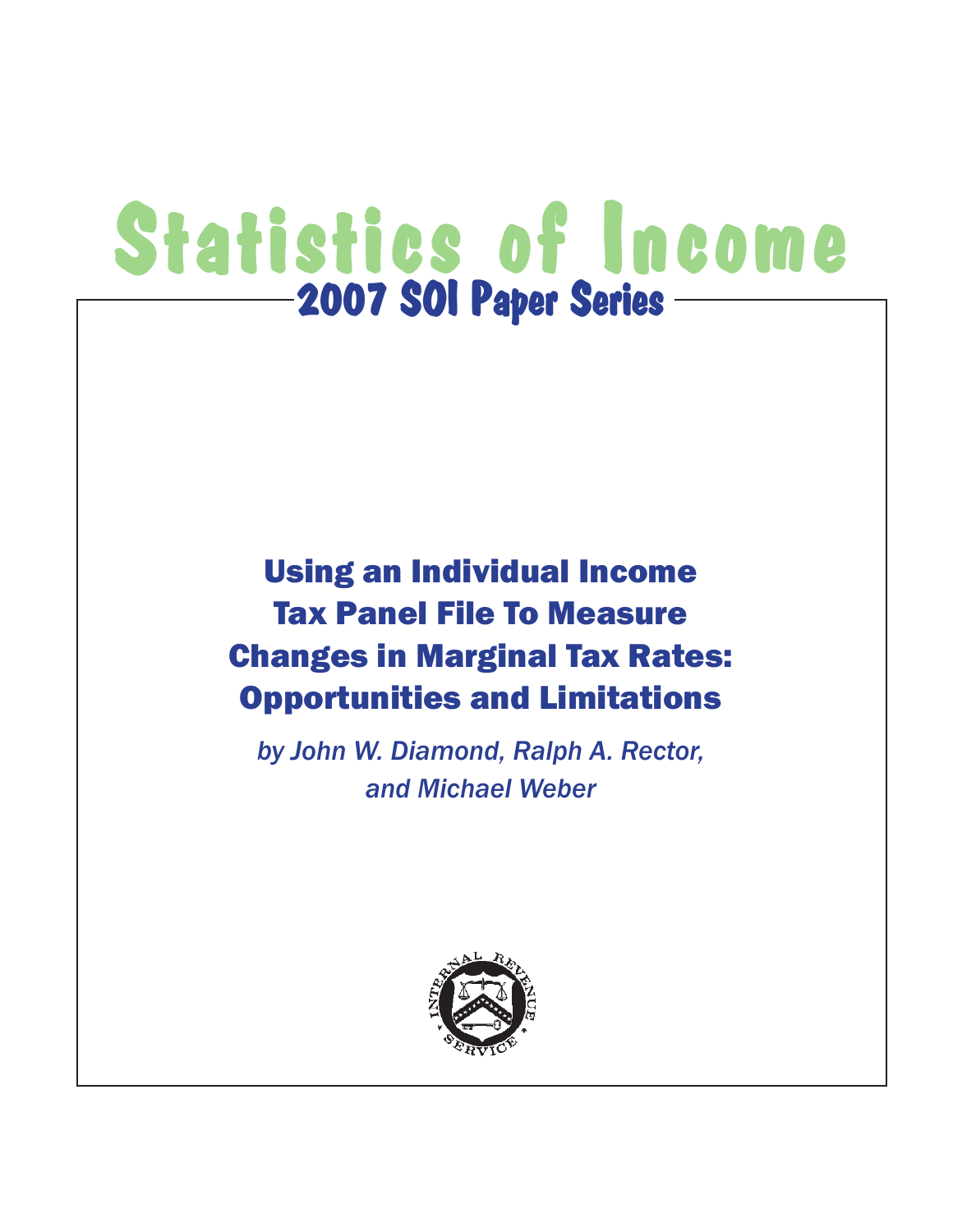# Using an Individual Income Tax Panel File To Measure Changes in Marginal Tax Rates: Opportunities and Limitations

*John W. Diamond, Rice University; Ralph A. Rector, Department of the Treasury; and Michael Weber, Internal Revenue Service*

The Statistics of Income (SOI) Division's mission<br>is to produce and publish impartial data on the<br>operation of the Federal tax system. SOI micro-<br>data files tabulations and articles are widely accounted is to produce and publish impartial data on the operation of the Federal tax system. SOI microdata files, tabulations, and articles are widely accepted as the starting point for tax policy discussions by individuals with diverse political perspectives. But virtually all of the tabulations and articles produced by SOI are derived from cross-sectional samples. Recently, SOI released a longitudinal or panel sample of individual income tax returns covering the years 1999 to 2003 to the Office of Tax Analysis at the Treasury Department (OTA) and to the Joint Committee on Taxation (JCT). The dilemma facing SOI, however, is that, while it has produced a longitudinal microdata file, thus fulfilling the first part of its mission, the publication of unbiased and meaningful income tax tabulations using a longitudinal or panel sample is unchartered territory. To that end, SOI formed a Panel Data Users Group to assist SOI in developing ways to publicly release longitudinal individual income tax return data.<sup>1</sup> This paper describes initial efforts by members of the Panel Group, in cooperation with SOI, to produce output from the 1999-2003 panel file.

The Panel Data Users Group has a threefold mission. First, it will attempt to document issues that make the use of a longitudinal file more of a challenge than a cross-sectional file. Weber (2006) discusses the potential complications that arise when summarizing panel data as compared to cross-sectional information. For example, the marital status of an individual can change from married to single or single to married in a panel data set. Such life changes must be taken into account if data tabulations are to avoid either missing or double-counting individual tax filers. One solution to the

changing marital status problem is to track only the primary tax filer and consider this person as the sole unit of analysis. However, 95 percent of all primary tax filers listed on jointly filed returns are male. Thus, a significant gender bias would be introduced with such an approach. An alternative solution would be to follow the two individuals separately. The primary problem with this solution is determining an appropriate method for dividing assets and tax liability. But even if assets and tax liability were accurately divided by some method, the model could be challenged on the grounds that the two individuals make joint economic decisions while married. Another possible approach is to limit the tabulations to those panel units where the filing unit (married couple or separate individual) has not changed. However, such a limitation raises issues of potential bias since the results would not be representative of tax filing units where marital status changes. These and other possible concerns need to be addressed when considering how panel data should be tabulated and described. For purposes of this paper, the last method, selecting returns with a constant marital status, was used to construct the data set, hereafter referred to as the Modified Panel.<sup>2</sup>

A second mission of the Panel Data Users Group is to help SOI develop standard impartial tabulations that can be published by SOI. For example, tabulations that show average tax rates, marginal tax rates, and tax shares by some measure of permanent, average, or lifetime income may be of interest. Other researchers may be interested in data that show how certain tax provisions affect measures of horizontal equity (the equal treatment of equals). Developing standards for summarizing longitudinal tax data remains an ongoing

<sup>1</sup> When the Panel Users Group began, one author, Ralph Rector, was also a member of the SOI Advisory Panel. Rector is now at the U.S. Treasury Department. The views expressed in this paper are solely those of the authors and should not be interpreted as reflecting the views of the Treasury Department.

<sup>&</sup>lt;sup>2</sup> For purposes of this paper, a filing status of Married Filing Separately is considered unmarried.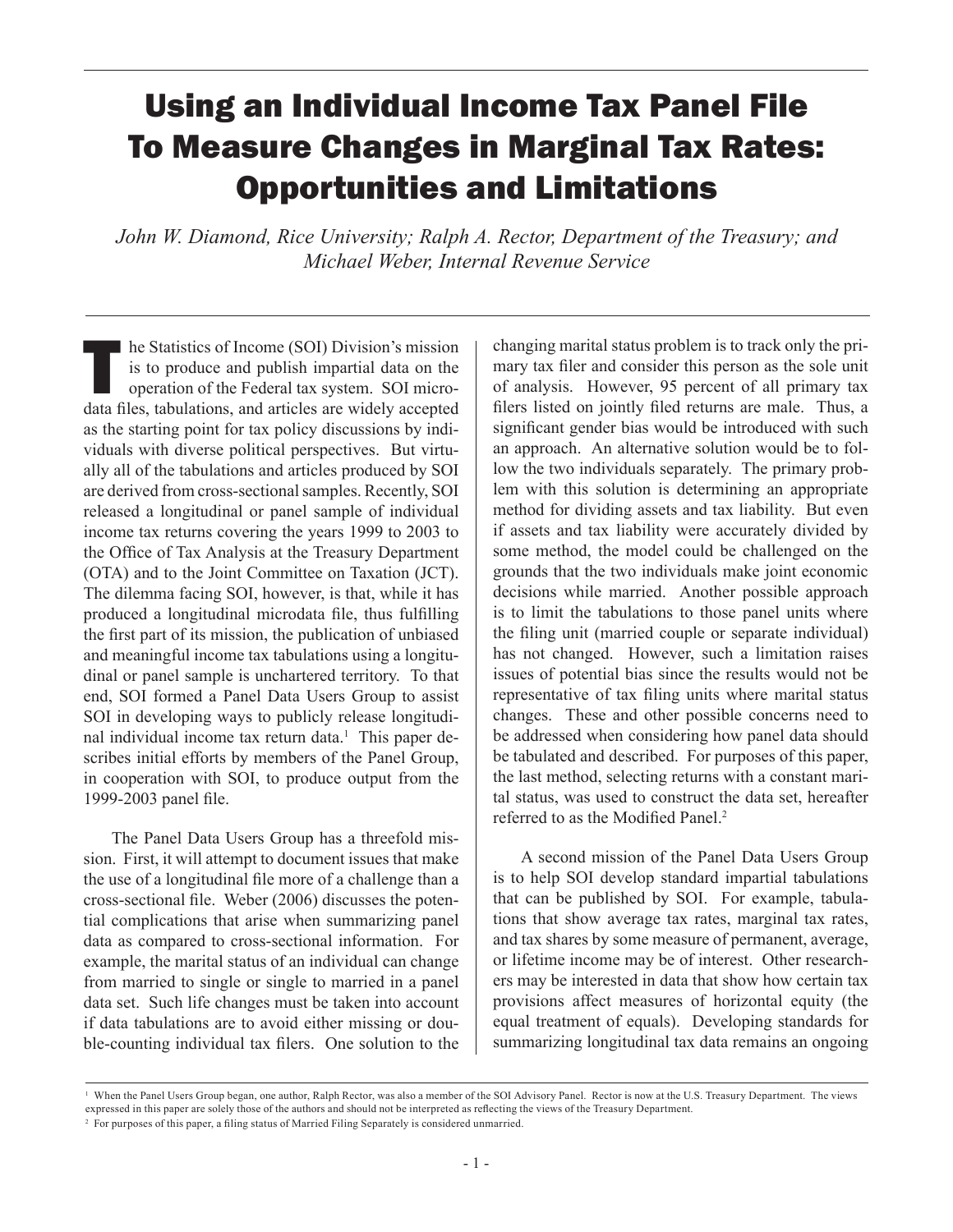effort. This paper includes some tables that may help SOI eventually produce a standard set of tabulations.

A third mission is to develop ways for outside researchers to conduct studies based on longitudinal files without the use of a public-use file. Data for this paper were produced using computer programs that Data Users Group members submitted to SOI. In particular, the Panel Group submitted to SOI a simple marginal tax rate (MTR) program to calculate the average marginal tax rate on wage and salary income for tax returns in the longitudinal file. Members of the Data Users Group wanted to produce tabular information that might otherwise not be available but also wanted to minimize SOI's commitment of resources to the effort. All the programs were run by an SOI employee who reviewed the tabular output before making the results available to members of the Data Users Group.

This paper describes output from the programs submitted by the Panel Group. It also raises the question of whether the SOI can use a longitudinal file to calculate and present tabulations on marginal tax rates (or other variables of interest) in a manner that is consistent with its mission. For example, can SOI tabulations and articles sufficiently deal with issues related to income mobility, changes in income over an individual's life cycle, transitory fluctuations in income, and returns that have a change in filing status over the sample in a way that is viewed as impartial? While the programs used to construct the underlying file were developed by SOI, the computer programs used to produce the various tabulations in this paper were created by data users. In keeping with the mission of promoting researcher access to longitudinal data, these programs will be posted online for future use, and perhaps alteration, by other researchers.

# $\blacktriangleright$  Data

The source of the data used in this paper is the 1999-2003 SOI Individual Income Tax Return Edited Panel. Each year, SOI produces a cross-sectional sample of individual tax returns. For Tax Year 1999, the cross-sectional sample included 176,966 returns sampled from 92 stratifications. The 1999-Based Edited Panel is primarily a subset of the 1999 cross-sectional sample and contains 83,434 returns. The stratifications were collapsed from 92 to 21.

The 1999-Based Edited Panel represents a weighted population total of 127.0 million Tax Year 1999 returns. As mentioned above, the dataset used in this paper was modified to include only those panel units that were present in all years (1999-2003) and for which there was no change in marital status. The weighted number of panel units (or base-year returns) removed due to this modification is approximately 39.5 million returns. In addition, all base-year dependent returns (7.1 million) were removed as well. The final weighted total of Tax Year 1999 returns or panel units in the Modified Panel used for this paper is 80.5 million.

The advantage of a panel file to tax researchers is the ability to analyze changes for the same tax return filer over the sample period. Tracking taxpayers on a multiyear basis is particularly important if changes in income are large enough to place taxpayers in different income classes over time. As shown in Table 1, 46 percent of taxpayers in the panel file had a change in wage and salary income sufficient to place them in a different income class over a 5-year period.3 With the exception of the smallest class, roughly half of the returns moved out of the 1999 income class. For example, after adjusting incomes for inflation, only 41 percent of returns with 1999 wages that ranged from \$75,000 to \$100,000 remained in that class in 2003. About 22 percent of the returns moved up to the \$100,000 to \$200,000 class, and about 20 percent of the returns moved down to the \$50,000 to \$75,000 class. Such movements make it difficult to use a series of single-year samples to gauge the multiyear effects of tax changes.

# $\blacktriangleright$  Marginal Tax Rate Calculator

In an attempt to provide additional information about the multiyear effects of tax policy, this paper uses the 1999-Based Edited Panel in combination with a program that calculates marginal tax rates. The program is structured as a series of logical statements that deter-

<sup>&</sup>lt;sup>3</sup> The changes in Table 1 are intended to convey a general sense of movement between income classes. Any measure of movement between income classes depends on the extent of mobility and the choice of widths for the income brackets.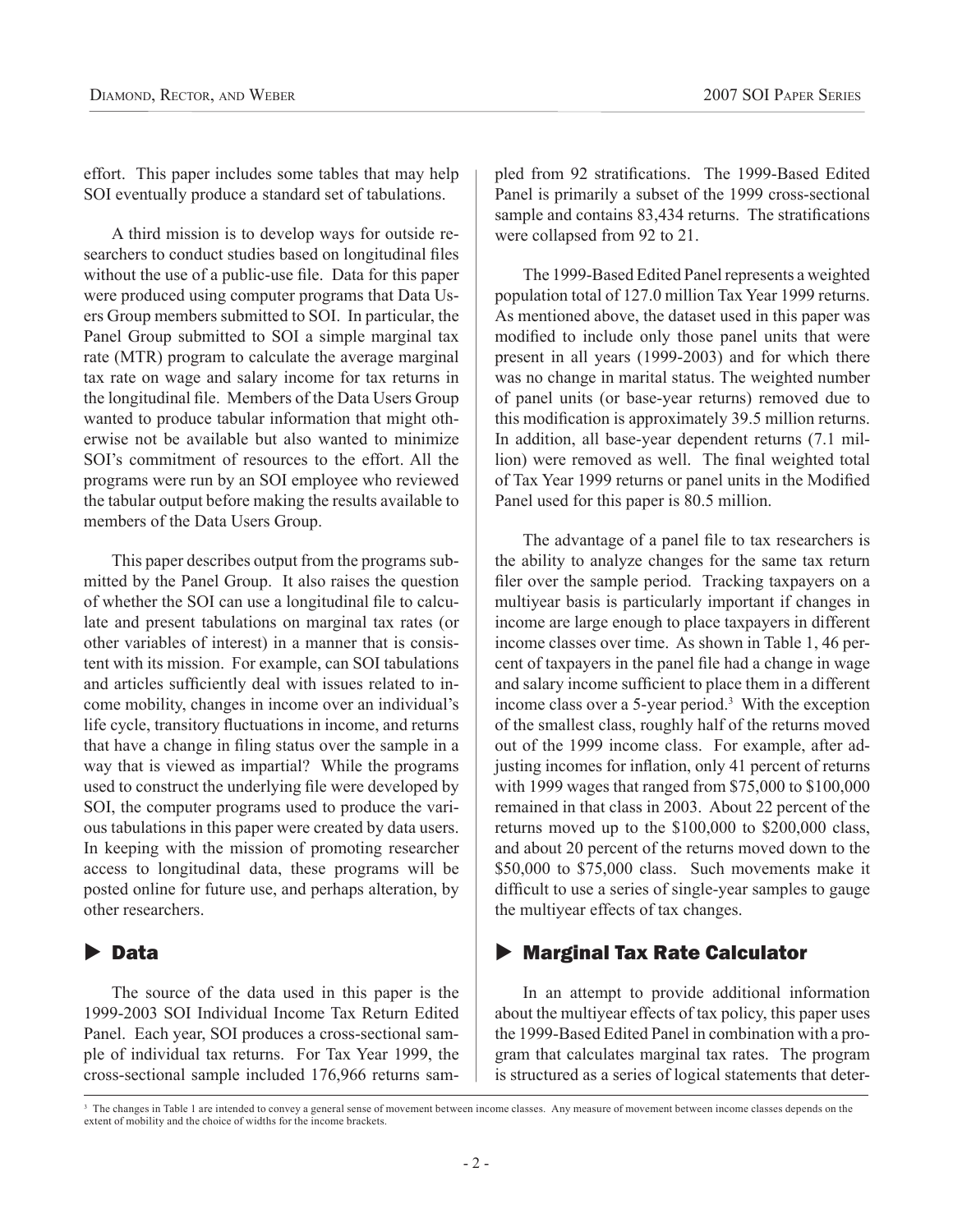|               |              |                | 2003 Wage Income (Adjusted for Inflation) |                |                       |                   |                   |                               | <b>Total</b>  |
|---------------|--------------|----------------|-------------------------------------------|----------------|-----------------------|-------------------|-------------------|-------------------------------|---------------|
| 1999          | $0 - 10,000$ | 10,000-        | 20,000-                                   | 30,000-        | 50,000-               | 75,000-           | 100,000-          | <b>More</b>                   |               |
| <b>Wage</b>   |              | 20,000         | 30,000                                    | 50,000         | 75,000                | 100,000           | 200,000           | than                          |               |
| <b>Income</b> |              |                |                                           |                |                       |                   |                   | 200,000                       |               |
|               |              |                |                                           |                |                       |                   |                   |                               |               |
| $0 - 10,000$  |              |                |                                           |                |                       |                   |                   |                               |               |
|               | 15,500       | 2,620          | 1,080                                     | 623            | 170                   | 35                | 34                | 9                             | 20,071        |
|               | 77           | 13             | 5                                         | $\mathsf 3$    | 1                     | $\mathbf 0$       | $\mathsf 0$       | 0                             |               |
| $10,000 -$    |              |                |                                           |                |                       |                   |                   |                               |               |
| 20,000        | 2,870<br>24  | 4,980<br>41    | 2,900<br>24                               | 1,090<br>9     | 184<br>$\overline{2}$ | 23<br>$\mathbf 0$ | 16<br>$\mathbf 0$ | $\overline{2}$<br>$\mathbf 0$ | 12,065        |
| 20,000-       |              |                |                                           |                |                       |                   |                   |                               |               |
| 30,000        | 1,380        | 1,690          | 4,440                                     | 3,030          | 382                   | 70                | 25                | 4                             | 11,021        |
|               | 13           | 15             | 40                                        | 28             | 3                     | 1                 | $\mathbf 0$       | 0                             |               |
| 30,000-       |              |                |                                           |                |                       |                   |                   |                               |               |
| 50,000        | 1,470        | 837            | 1,810                                     | 8,010          | 3,000                 | 349               | 117               | 11                            | 15,605        |
|               | 9            | 5              | 12                                        | 51             | 19                    | 2                 | 1                 | 0                             |               |
| 50,000-       | 730          | 263            | 413                                       | 1,880          | 5,690                 | 1,920             | 376               | 21                            | 11,293        |
| 75,000        | 6            | $\overline{2}$ | 4                                         | 17             | 50                    | 17                | 3                 | $\pmb{0}$                     |               |
| 75,000-       |              |                |                                           |                |                       |                   |                   |                               |               |
| 100,000       | 266          | 89             | 111                                       | 349            | 1,010                 | 2,120             | 1,130             | 36                            | 5,111         |
|               | 5            | $\overline{2}$ | $\overline{2}$                            | $\overline{7}$ | 20                    | 41                | 22                | $\mathbf{1}$                  |               |
| 100,000-      |              |                |                                           |                |                       |                   |                   |                               |               |
| 200,000       | 251          | 63             | 90                                        | 178            | 339                   | 648               | 2,380             | 309                           | 4,257         |
|               | 6            | 1              | $\overline{2}$                            | 4              | 8                     | 15                | 56                | $\overline{7}$                |               |
| More than     |              |                |                                           |                |                       |                   |                   |                               |               |
| 200,000       | 63           | 9              | 26                                        | 24             | 35                    | 35                | 268               | 574                           | 1,034         |
|               | 6            | 1              | $\overline{2}$                            | $\overline{2}$ | 3                     | 3                 | 26                | 56                            |               |
| <b>Total</b>  | 22,530<br>28 | 10,551<br>13   | 10,869<br>14                              | 15,183<br>19   | 10,810                | 5,199<br>6        | 4,347<br>5        | 966<br>1                      | 80,456<br>100 |
|               |              |                |                                           |                | 13                    |                   |                   |                               |               |

Table 1. Frequency of 1999 Wage Income, by 2003 Wage Income<sup>1</sup>

1. Shown by frequency and row percent.

mine the marginal tax rate for each return in the sample. The marginal tax rates take into account the effects of various income floors and phaseouts. For example, the program tests whether a return is subject to the AMT; if so, the program tests which AMT rate bracket the return is in, and, if the return is in the 26-percent AMT rate bracket, the program tests if the return is in the phaseout range. If the return is not subject to the AMT, then the regular tax rate is assumed to determine the individual's MTR, and a number of other conditions are examined. Note that this methodology is very different from that of standard tax calculators used by JCT and OTA. Most importantly, the program is not useful in examining questions about how changes in a tax provision would affect the number of people who are subject to that provision or the change in revenue because it does not account for potential changes in an individual's tax return data in response to tax policy changes. For example, the MTR program would not be useful in examining how many more taxpayers would have been subject to the AMT if the 2003 AMT exemption amount were reduced because it does not recalculate the return data under the new rules, and, thus, the number of returns subject to the AMT would not change.

The marginal tax rate program accounts for the following provisions: the inclusion of Social Security income in taxable income, the alternative minimum tax, the personal exemption phaseout, the limitation on itemized deductions (ignoring the 80-percent maximum phaseout rule), the child care credit, the education credit, the child credit, and the earned income tax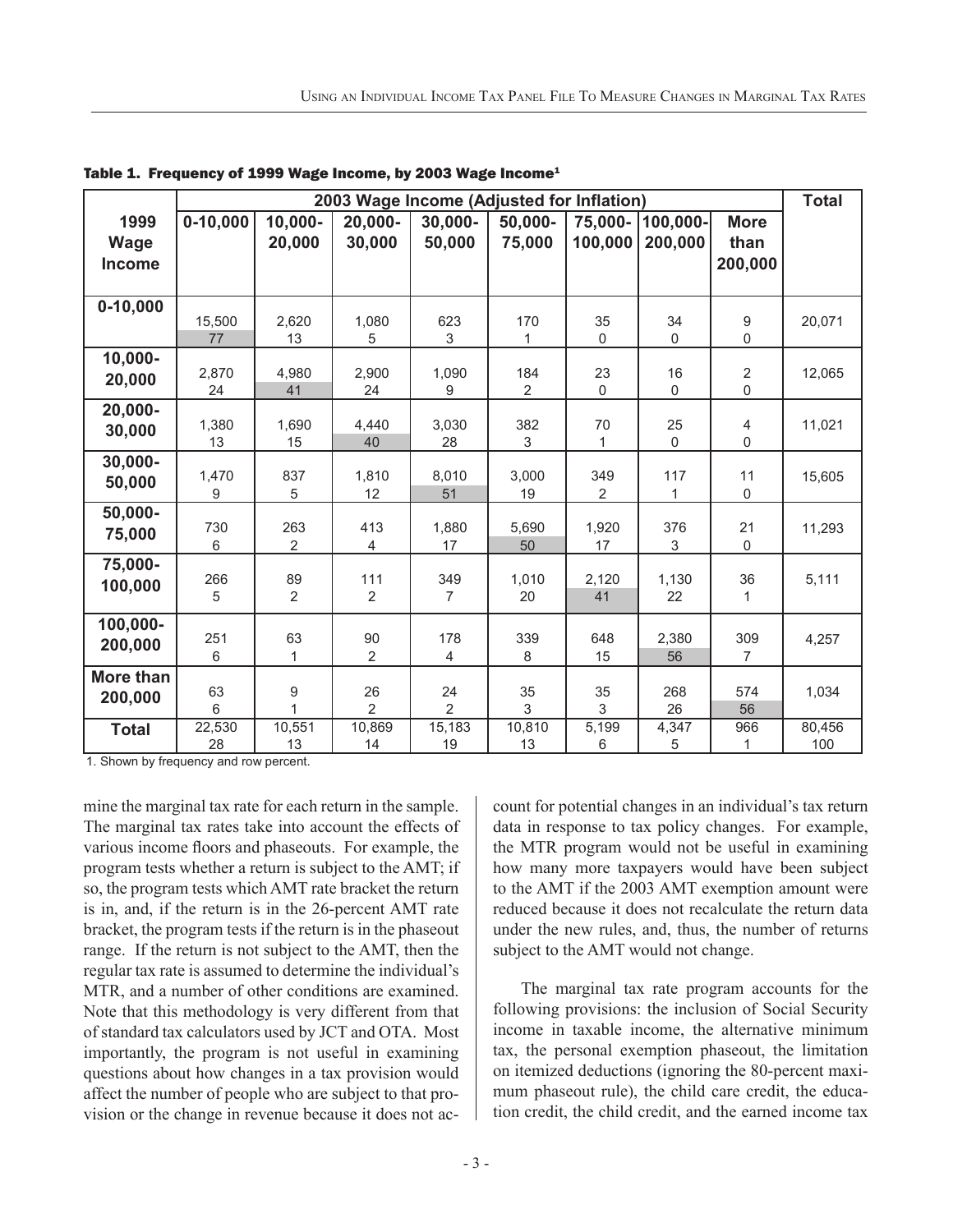credit. A number of provisions are not included in the current marginal tax rate program, such as credits for adoption expenses or for the elderly and permanently disabled. The calculator should produce reliable marginal tax rate calculations for the vast majority of filers in the sample.

### ▶ Comparison of Cross-Sectional and Panel Files

As noted above, examining the problems of using panel files and developing potential solutions is not the primary focus of this paper. Nonetheless, these are extremely important issues that deserve at least a brief discussion and must be addressed in future research. As a first step, we compare the number of returns and average marginal tax rates in the cross-sectional sample to those in the 1999-Based Edited Panel. We then compare the number of returns and average marginal tax rates in the 1999-Based Edited Panel and the Modified Panel.

After selecting tax returns that are for the same tax year and removing returns for individuals claimed as a dependent on another tax return, population estimates from the cross-sectional sample indicate that 49.2 million married joint returns were filed in Tax Year 1999. The comparable number for the 1999-Based Edited Panel is 50 million. The edited panel has a slightly larger number of weighted records because it includes tax returns that are filed after the cutoff date for including records in the cross-sectional sample produced by SOI. However, for reasons discussed in Weber (2006), the sample size for the edited panel falls over time. In addition, some married individuals change their filing statuses over time because they file separately in later years or because their marriages end. Figure 1 shows changes in the weighted number of married joint returns between 1999 and 2003. Approximately the same number of tax returns is represented in the two files in 2001. By 2003, the population estimate for the edited panel is only about 1 million (about 2 percent) below the cross-sectional file.

Figure 2 compares the weighted record counts for nonmarried filers (and married individuals filing sepa-



#### Figure 1. Comparison of Weighted Number of Married Joint Returns for Cross-Sectional and 1999 Panel





rately). As is the case for married returns, the weighted number of nonmarried returns is slightly larger in the edited panel in 1999. The number falls steadily as tax returns drop out of the sample. The weighted count in the edited panel is almost 10 million (about 15 percent) below the number of cross-sectional records in Tax Year 2003.

The declining number of tax returns can affect the ability of the panel to produce estimates that accurately reflect the population of tax return filers. Detailed tests for the presence of bias are beyond the scope of this paper. However, one simple measure is to compare estimates of marginal tax rates using a series of

<sup>&</sup>lt;sup>1</sup> The imputation was produced through the SRMI technique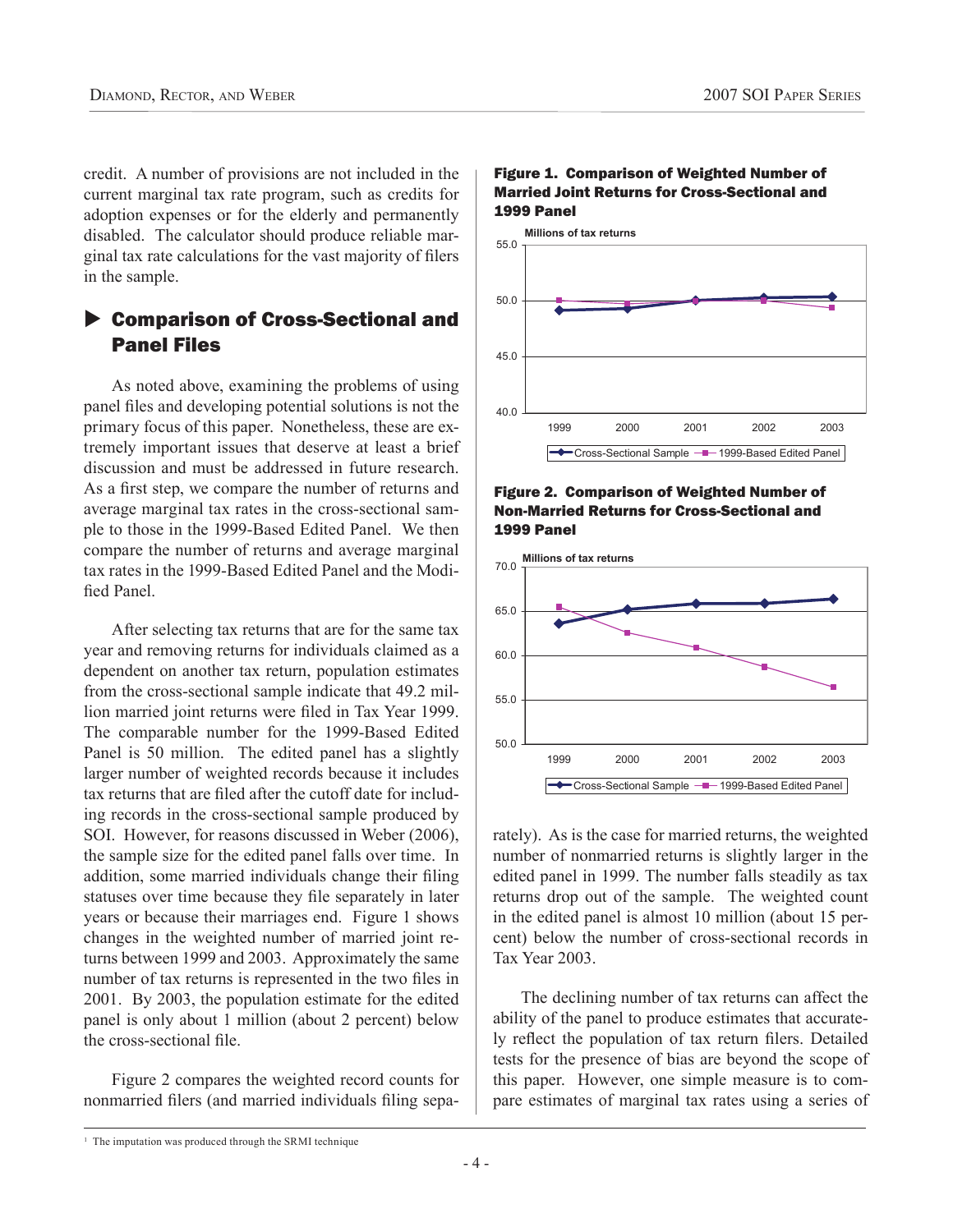cross-sectional files with estimates from the edited panel across different tax years and different income classes. Figure 3 shows the percentage point difference in the average marginal tax rates for all returns. In 1999, the absolute value of the percentage point differences are relatively small, ranging from 0.24 for those with AGI greater than \$200,000 to only 0.03 for those with incomes between \$0 and \$10,000. By 2003, these differences increase especially for those with incomes below \$20,000. However, they still do not exceed 0.3 percentage points.

Although average marginal tax rates in the 1999- Based Edited Panel are relatively close to those produced from the cross-sectional files, the method used to construct the Modified Panel is likely to amplify the existing differences and add new discrepancies. The Modified Panel is created by selecting records from the 1999-Based Edited Panel that are present in each year and do not change marital status. This selection criterion reduces the size of the panel file and increases the risk of producing results that are not representative for the population as a whole. Figure 4 shows the effect the selection criterion has by income class in Tax Year 2003. The weighted number of returns in the 1999- Based Edited Panel is within 10 percent of the population estimate from the 2003 cross-sectional sample after selecting records for the same tax year and excluding dependent returns. About 70 percent of the population estimate is represented in the Modified Panel after the

selection filters are applied. However, the proportion of the population represented in the Modified Panel varies across income classes. About 70 percent of the population with incomes between \$0 and \$10,000 is represented in the 1999-Based Edited Panel. However, this percentage falls to about 45 percent for the Modified Panel. In contrast, returns with incomes over \$30,000 have a population estimate that differs from the cross-sectional estimate by 25 percent or less. As a result, calculations for returns in the Modified Panel with incomes over \$30,000 are less likely to be affected by the selection criterion.

An additional complication is caused by the fact that the method of record selection used to create the Modified Panel can produce biased results even when the population estimates remain relatively unchanged. As previously indicated, it is not possible in this paper to produce a detailed analysis of such biases. However, as was the case with the cross-sectional and edited panel files, it is possible to compare estimates of average marginal tax rates between the 1999-Based Edited Panel and the Modified Panel

Figure 5 shows the percentage point differences in average marginal tax rates between the 1999-Based Edited Panel and the Modified Panel by income class for Tax Year 1999. For example, single records in the \$0 to \$10,000 income class have an average marginal tax rate that is about 1 percentage point higher in the



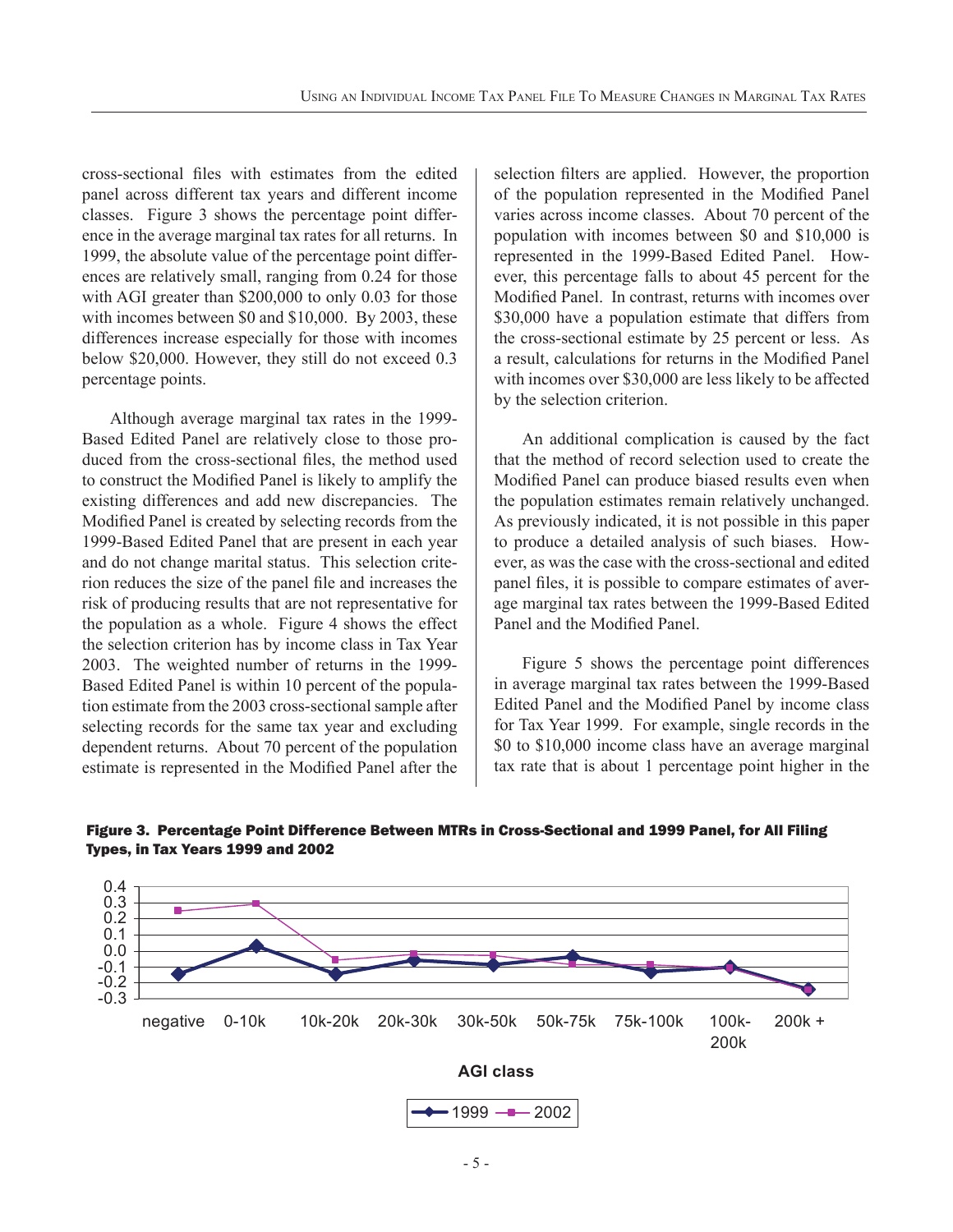

#### Figure 4. Weighted Number of Records in 1999 Panel and Modified Panel as a Percentage of the Cross-Sectional File, Tax Year 2003

Figure 5. Percentage Point Difference between MTRs in the 1999 Panel and Modified Panel, by Filing Type and Income Class, in Tax Year 1999

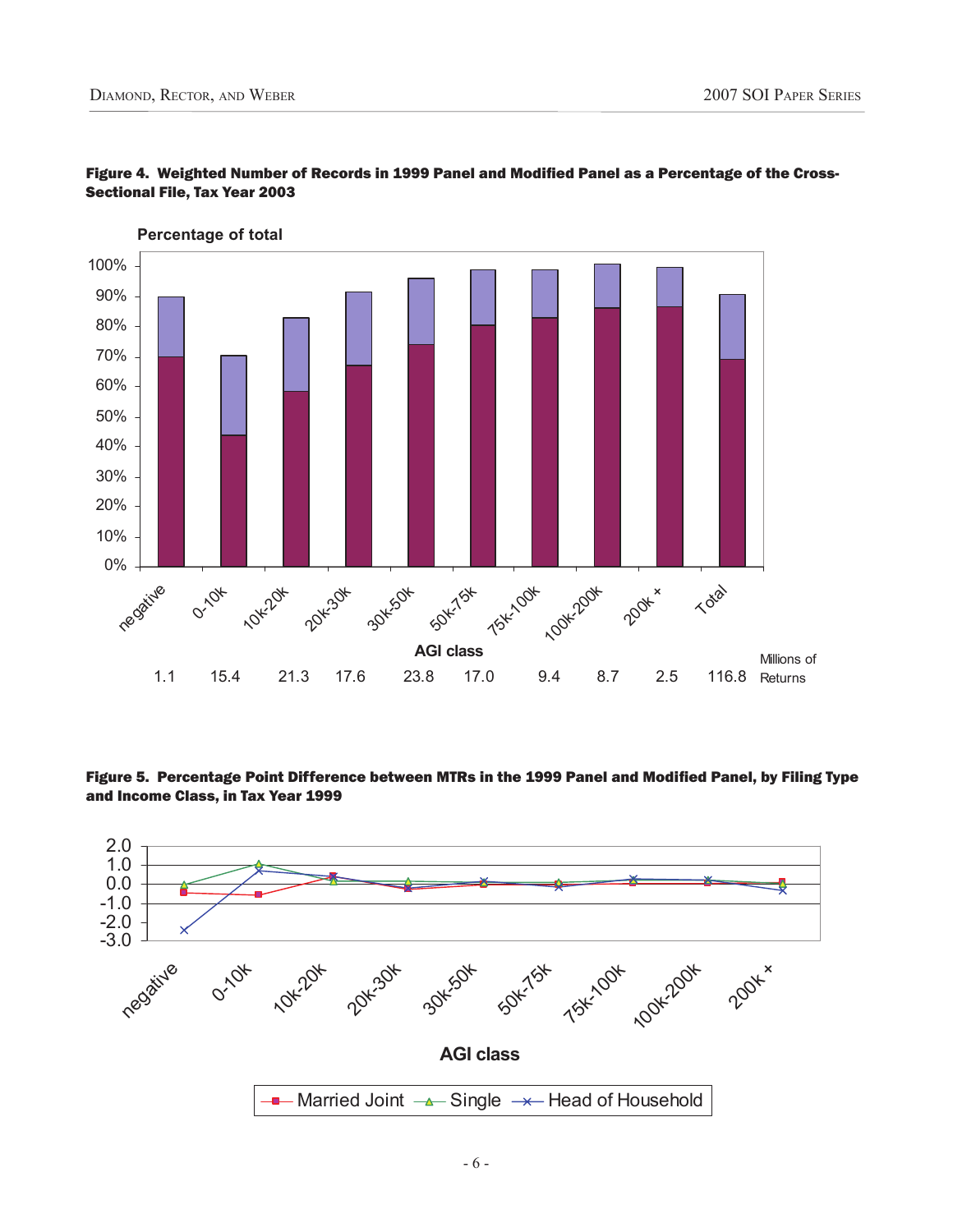Modified Panel than they are in the 1999-Based Edited Panel. By contrast, the average marginal tax rate for married joint returns in this class is over half a percentage point lower in the Modified Panel than in the 1999-Based Edited Panel. The figure indicates that average marginal tax rates for the other income classes are much closer.

In light of the difference in the population estimates for the \$0-10,000 income class in 2003 shown in Figure 4, it is not surprising that the average marginal tax rates for this class are also different. Figure 6 shows that, for some filing types in this income class, estimates of average marginal tax rates from the 1999-Based Edited Panel and the Modified Panel are farther apart in 2003 than in 1999. Average marginal rates for married joint returns with incomes between \$0 and \$10,000 were 1.8 percentage points higher in the Modified Panel than in the 1999-Based Edited Panel. The estimate for head of household returns in this income class is about 0.7 percentage points higher. However, the singles in this income class were almost identical. Larger differences also emerged for returns with incomes between \$20,000 and \$30,000. However, none of the differences for the other income classes exceeded half a percent, and most were within 0.15 percentage points. Thus, while some caution is still in order when using estimates from the Modified Panel file, particularly for returns in the lowest income class, it seems reasonable to assume that the file produces useful estimates for most income classes and each filing type.

# $\blacktriangleright$  Results from the Data Users Group Marginal Tax Rate Program

As a first step in this process of using the panel files, we present marginal tax rates on wage income calculated from the Data Users Group marginal tax rate program. In this section, we use the Modified Panel described above to estimate changes in marginal tax rates from 1999 to 2003 by income and filing status. The income classifier is either annual adjusted gross income or average adjusted gross income. Returns are grouped into four filing status categories: single, joint, head of household, and married filing separately.

# *Changes in Marginal Tax Rates by Annual and Average Income*

Table 2 reports return counts and average marginal tax rates for each year from 1999 to 2003 by annual adjusted gross income and filing status. The table shows that the average marginal tax rate for all returns in the



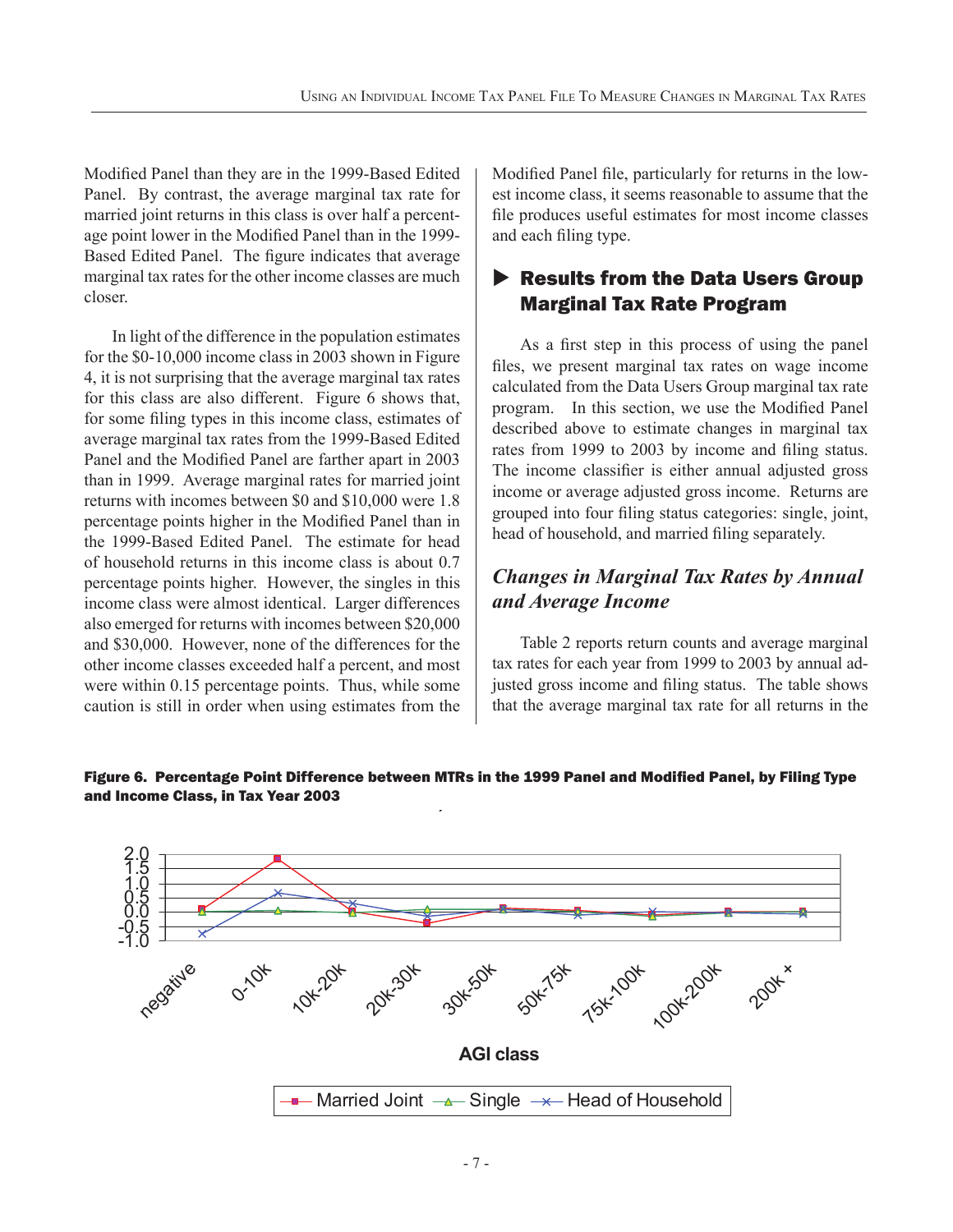#### Table 2. Returns Counts and Average Marginal Tax Rates, by Annual AGI and Filing Status

#### **Tax Year 1999, Inflation-Adjusted AGI in 1999**

|           |        |       |       |            |       | · AMTR ------------------------------ |        |         |            |        |  |
|-----------|--------|-------|-------|------------|-------|---------------------------------------|--------|---------|------------|--------|--|
|           | Single | Joint | HΗ    | <b>MFS</b> | Total | Single                                | Joint  | HН      | <b>MFS</b> | Total  |  |
| Negative  | 172    | 223   | 16    | 14         | 425   | $-0.3$                                | $-1.4$ | $-6.7$  | 0.1        | $-1.1$ |  |
| $0-10k$   | 4238   | 1143  | 1884  | 97         | 7361  | 3.9                                   | $-9.1$ | $-23.9$ | 5.8        | $-5.2$ |  |
| 10k-20k   | 6999   | 3120  | 3859  | 158        | 14137 | 14.5                                  | 10.8   | 16.4    | 14.1       | 14.2   |  |
| 20k-30k   | 5695   | 3928  | 2539  | 240        | 12401 | 15.8                                  | 18.5   | 25.7    | 16.0       | 18.7   |  |
| 30k-50k   | 6104   | 8617  | 2239  | 272        | 17231 | 24.2                                  | 16.0   | 16.6    | 25.7       | 19.1   |  |
| 50k-75k   | 2529   | 10506 | 751   | 81         | 13867 | 27.7                                  | 20.6   | 25.3    | 28.2       | 22.2   |  |
| 75k-100k  | 735    | 5705  | 175   | 32         | 6647  | 29.5                                  | 28.1   | 28.7    | 27.9       | 28.2   |  |
| 100k-200k | 659    | 5467  | 108   | 28         | 6261  | 31.5                                  | 29.9   | 31.0    | 31.1       | 30.1   |  |
| $200k +$  | 206    | 1869  | 28    | 22         | 2126  | 35.7                                  | 37.8   | 36.4    | 34.2       | 37.6   |  |
| Total     | 27337  | 40577 | 11599 | 943        | 80456 | 17.4                                  | 20.8   | 12.9    | 19.5       | 18.5   |  |

#### **Tax Year 2000, Inflation-Adjusted AGI in 2000**

|           | Single | Joint | ΗH    | <b>MFS</b> | Total | Single | Joint  | HН      | <b>MFS</b> | Total  |  |
|-----------|--------|-------|-------|------------|-------|--------|--------|---------|------------|--------|--|
| Negative  | 185    | 255   | 26    | 8          | 474   | $-0.3$ | $-0.3$ | 0.0     | 0.2        | $-0.2$ |  |
| $0-10k$   | 3225   | 965   | 1595  | 74         | 5860  | 3.7    | $-7.9$ | $-22.4$ | 5.5        | $-5.3$ |  |
| 10k-20k   | 6548   | 2905  | 3770  | 116        | 13340 | 14.6   | 10.5   | 16.0    | 13.6       | 14.1   |  |
| 20k-30k   | 5804   | 3723  | 2689  | 194        | 12409 | 15.9   | 18.8   | 26.2    | 16.2       | 19.0   |  |
| 30k-50k   | 6831   | 8304  | 2428  | 225        | 17787 | 23.9   | 16.2   | 16.4    | 24.7       | 19.3   |  |
| 50k-75k   | 2844   | 9966  | 907   | 107        | 13824 | 27.4   | 20.3   | 25.2    | 28.0       | 22.1   |  |
| 75k-100k  | 910    | 6132  | 212   | 17         | 7271  | 29.3   | 27.9   | 29.0    | 30.9       | 28.1   |  |
| 100k-200k | 752    | 6176  | 101   | 33         | 7062  | 31.0   | 29.7   | 30.1    | 32.5       | 29.8   |  |
| $200k +$  | 272    | 2103  | 32    | 13         | 2420  | 36.0   | 37.5   | 36.8    | 35.9       | 37.3   |  |
| Total     | 27371  | 40528 | 11761 | 787        | 80447 | 18.3   | 21.3   | 14.3    | 20.0       | 19.2   |  |

#### **Tax Year 2001, Inflation-Adjusted AGI in 2001**

|           | Single | Joint | ΗH    | <b>MFS</b> | Total | Single | Joint  | HН      | <b>MFS</b> | Total  |  |
|-----------|--------|-------|-------|------------|-------|--------|--------|---------|------------|--------|--|
| Negative  | 215    | 267   | 31    | 12         | 525   | $-0.7$ | $-1.2$ | $-3.3$  | 0.0        | $-1.1$ |  |
| $0-10k$   | 3172   | 1065  | 1426  | 70         | 5733  | 3.1    | $-7.8$ | $-25.8$ | 2.9        | $-6.2$ |  |
| 10k-20k   | 6213   | 3014  | 3592  | 116        | 12935 | 14.4   | 7.7    | 13.6    | 13.5       | 12.6   |  |
| 20k-30k   | 5699   | 3592  | 2907  | 178        | 12376 | 16.0   | 19.3   | 27.3    | 15.3       | 19.6   |  |
| 30k-50k   | 7098   | 7906  | 2549  | 239        | 17792 | 22.9   | 16.5   | 16.6    | 24.0       | 19.2   |  |
| 50k-75k   | 3037   | 10056 | 962   | 82         | 14136 | 27.3   | 19.5   | 24.1    | 27.4       | 21.5   |  |
| 75k-100k  | 957    | 6247  | 208   | 35         | 7447  | 28.7   | 27.1   | 28.9    | 30.1       | 27.3   |  |
| 100k-200k | 718    | 6386  | 154   | 14         | 7271  | 31.0   | 29.1   | 28.3    | 35.0       | 29.3   |  |
| $200k +$  | 215    | 1970  | 27    | 12         | 2224  | 35.8   | 37.4   | 37.7    | 31.4       | 37.2   |  |
| Total     | 27323  | 40503 | 11855 | 758        | 80440 | 18.0   | 20.7   | 14.2    | 19.0       | 18.8   |  |

sample increased from 18.5 percent in 1999 to 19.2 percent in 2000. From 2000 to 2003, the average marginal tax rate for all returns declined from 19.2 percent to 15.3 percent. The increase in the average marginal tax rate for all returns from 1999 to 2000 resulted from an increase in average marginal tax rates for returns with negative

adjusted gross income, adjusted gross income from \$20,000 to \$30,000, and adjusted gross income from \$30,000 to \$50,000, while marginal tax rates decreased slightly for returns in the remaining income cohorts. By 2002, the average marginal tax rate for every income cohort except the lowest was lower than in 1999.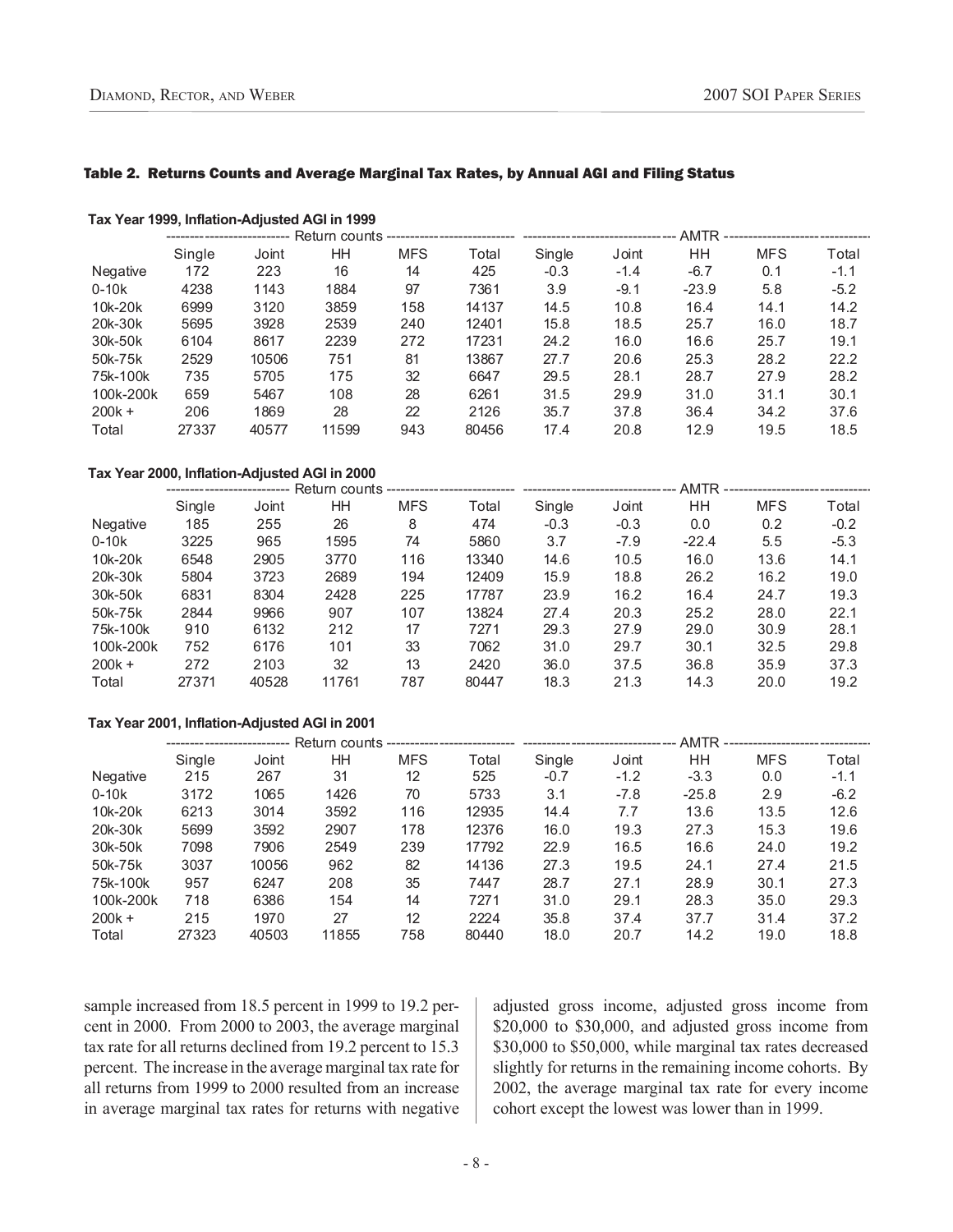#### Table 2. Returns Counts and Average Marginal Tax Rates, by Annual AGI and Filing Status—Continued

|           | Single | Joint | HН    | <b>MFS</b> | Total | Single | Joint  | HН      | <b>MFS</b> | Total  |  |
|-----------|--------|-------|-------|------------|-------|--------|--------|---------|------------|--------|--|
| Negative  | 276    | 373   | 36    | 15         | 699   | $-0.3$ | $-0.9$ | $-3.3$  | 0.1        | $-0.7$ |  |
| $0-10k$   | 3398   | 1229  | 1325  | 74         | 6027  | 0.7    | $-6.5$ | $-26.1$ | 2.6        | $-6.6$ |  |
| 10k-20k   | 5901   | 3126  | 3553  | 124        | 12704 | 12.0   | 3.6    | 8.0     | 10.7       | 8.8    |  |
| 20k-30k   | 5433   | 3671  | 2985  | 158        | 12247 | 15.9   | 15.2   | 25.2    | 14.8       | 17.9   |  |
| 30k-50k   | 7164   | 7660  | 2619  | 261        | 17704 | 21.7   | 16.8   | 16.8    | 23.5       | 18.9   |  |
| 50k-75k   | 3157   | 9761  | 963   | 74         | 13955 | 26.7   | 18.5   | 22.9    | 26.6       | 20.7   |  |
| 75k-100k  | 971    | 6474  | 249   | 29         | 7724  | 28.2   | 26.0   | 27.9    | 29.6       | 26.4   |  |
| 100k-200k | 777    | 6361  | 120   | 15         | 7273  | 30.0   | 28.4   | 28.7    | 33.7       | 28.6   |  |
| $200k +$  | 211    | 1842  | 35    | 12         | 2100  | 34.4   | 35.9   | 33.6    | 36.5       | 35.8   |  |
| Total     | 27288  | 40497 | 11885 | 762        | 80433 | 16.7   | 19.3   | 12.3    | 18.1       | 17.4   |  |

#### **Tax Year 2002, Inflation-Adjusted AGI in 2002**

#### **Tax Year 2003, Inflation-Adjusted AGI in 2003**

|           |        |       |       |            |       | AMTR --------------------- ----------- |        |         |            |        |  |
|-----------|--------|-------|-------|------------|-------|----------------------------------------|--------|---------|------------|--------|--|
|           | Single | Joint | ΗH    | <b>MFS</b> | Total | Single                                 | Joint  | HН      | <b>MFS</b> | Total  |  |
| Negative  | 326    | 375   | 30    | 14         | 745   | $-0.6$                                 | $-1.9$ | $-5.6$  | 0.2        | $-1.4$ |  |
| $0-10k$   | 3865   | 1407  | 1352  | 95         | 6718  | 0.2                                    | $-6.6$ | $-25.7$ | 1.8        | $-6.4$ |  |
| 10k-20k   | 5711   | 3318  | 3274  | 120        | 12423 | 10.8                                   | 1.7    | 5.8     | 9.0        | 7.0    |  |
| 20k-30k   | 5119   | 3563  | 2973  | 171        | 11826 | 15.6                                   | 12.1   | 21.8    | 13.7       | 16.1   |  |
| 30k-50k   | 6982   | 7592  | 2699  | 288        | 17561 | 20.3                                   | 14.6   | 16.2    | 18.6       | 17.1   |  |
| 50k-75k   | 3318   | 9218  | 1011  | 98         | 13644 | 24.6                                   | 15.6   | 20.6    | 25.2       | 18.2   |  |
| 75k-100k  | 1015   | 6528  | 246   | 41         | 7830  | 25.6                                   | 21.4   | 26.8    | 26.7       | 22.2   |  |
| 100k-200k | 759    | 6600  | 144   | 19         | 7523  | 27.5                                   | 26.3   | 27.2    | 30.7       | 26.5   |  |
| $200k +$  | 217    | 1889  | 38    | 14         | 2158  | 31.5                                   | 33.0   | 31.3    | 27.9       | 32.8   |  |
| Total     | 27312  | 40491 | 11766 | 860        | 80429 | 15.4                                   | 16.5   | 10.6    | 15.7       | 15.3   |  |

Table 3 shows the percentage change in average marginal tax rates by adjusted gross income and filing status from 1999 to 2003. The percentage changes in average marginal tax rates were different across income cohorts. The largest percentage decrease in average marginal tax rates occurred in the bottom three income cohorts. However, for every income cohort, the marginal tax rate decreased by at least 10 percent over this period. From 1999 to 2003, the decrease in the average marginal tax rate for all returns was 18 percent. The percentage changes in average marginal tax rates also differed by filing status. The percentage decrease in the marginal tax rate for joint returns (21 percent) is almost twice as large as for single returns (12 percent). Average marginal tax rates declined for every income and filing status category except for joint returns in the zero to \$10,000 income cohort, head of household returns in the negative income cohort, and married filing separate returns in the negative income cohort.

#### Table 3. Percentage Change in Average Marginal Tax Rates, by AGI Class and Filing Status from 1999 to 2003

| Inflation-Adjusted |        |       |       |            |       |
|--------------------|--------|-------|-------|------------|-------|
| AGI                | Single | Joint | HH    | <b>MFS</b> | Total |
| Negative           | $-112$ | $-38$ | 17    | 138        | $-31$ |
| $0-10k$            | $-95$  | 27    | $-7$  | $-68$      | $-22$ |
| 10k-20k            | $-25$  | $-84$ | -65   | $-36$      | $-50$ |
| 20k-30k            | $-1$   | $-35$ | $-15$ | $-14$      | $-14$ |
| 30k-50k            | $-16$  | $-9$  | $-3$  | $-27$      | $-10$ |
| 50k-75k            | $-11$  | $-25$ | $-18$ | $-11$      | $-18$ |
| 75k-100k           | $-13$  | $-24$ | -6    | $-4$       | $-21$ |
| 100k-200k          | $-13$  | $-12$ | $-12$ | $-1$       | $-12$ |
| $200k +$           | $-12$  | $-13$ | $-14$ | $-19$      | $-13$ |
| Total              | $-12$  | $-21$ | $-17$ | -19        | -18   |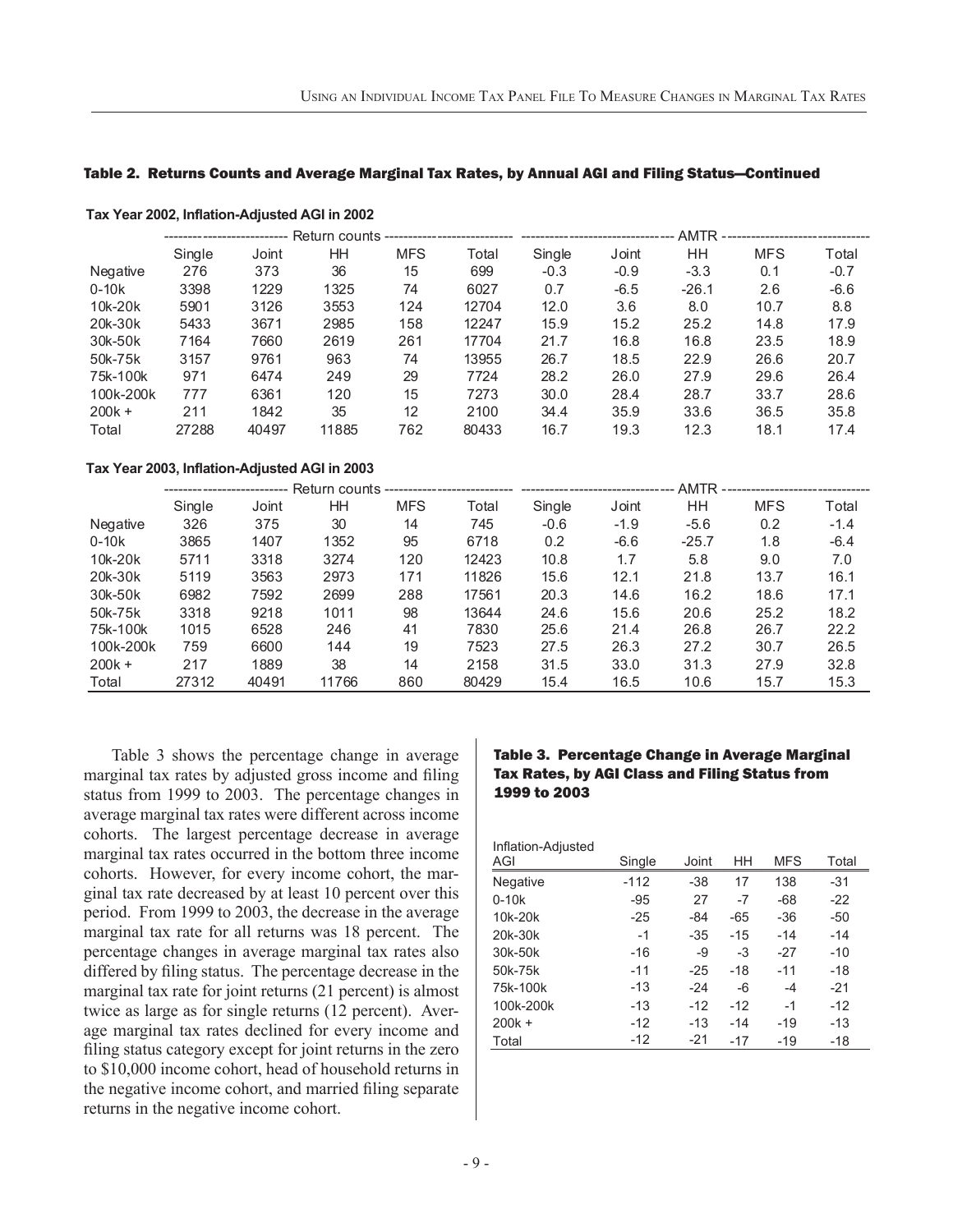Table 4 reports return counts and marginal tax rates for each year from 1999 to 2003 by average adjusted gross income (a 5-year average of adjusted gross income) and filing status. Averaging income across the 5-year period mitigates the influence of transitory fluctuations in income by reducing the number of returns in the extreme income cohorts. For example, using average adjusted gross income to classify returns rather than annual adjusted gross income decreased the number of returns with less than \$10,000 and more than \$100,000 in AGI. Using average AGI as the income classifier also reduced the dispersion in average marginal tax rates across the income cohorts. The average marginal tax rates for returns with less than \$10,000 in AGI increased, and the average marginal tax rates for returns with more than \$200,000 in AGI decreased. This relationship also holds across filing status except for head of household returns in the lowest income cohort. Heads

#### Table 4. Returns Counts and Average Marginal Tax Rates, by Average AGI and Filing Status

#### **Tax Year 1999, Inflation-Adjusted Average AGI 1999-2003**

|                                                         | Single | Joint | HH             | <b>MFS</b> | Total | Single | Joint  | HH.     | MFS        | Total  |
|---------------------------------------------------------|--------|-------|----------------|------------|-------|--------|--------|---------|------------|--------|
| Negative                                                | 148    | 188   | $\overline{7}$ | 12         | 355   | 2.2    | 2.3    | $-1.6$  | 7.7        | 2.3    |
| $0-10k$                                                 | 2870   | 792   | 1357           | 77         | 5096  | 4.5    | $-3.5$ | $-16.4$ | 7.0        | $-2.3$ |
| 10k-20k                                                 | 7282   | 3123  | 4109           | 160        | 14673 | 13.0   | 9.7    | 10.0    | 13.0       | 11.5   |
| 20k-30k                                                 | 6309   | 4020  | 2685           | 254        | 13267 | 16.2   | 16.4   | 22.1    | 17.7       | 17.5   |
| 30k-50k                                                 | 6623   | 8999  | 2353           | 279        | 18253 | 22.5   | 16.8   | 18.4    | 23.2       | 19.2   |
| 50k-75k                                                 | 2608   | 10379 | 790            | 102        | 13878 | 27.1   | 20.7   | 24.0    | 27.5       | 22.1   |
| 75k-100k                                                | 750    | 5818  | 186            | 27         | 6780  | 28.9   | 26.9   | 27.5    | 31.8       | 27.2   |
| 100k-200k                                               | 559    | 5500  | 80             | 18         | 6157  | 31.6   | 29.8   | 30.9    | 32.7       | 30.0   |
| $200k +$                                                | 189    | 1759  | 34             | 15         | 1997  | 34.5   | 36.8   | 33.8    | 32.6       | 36.5   |
| Total                                                   | 27337  | 40577 | 11599          | 943        | 80456 | 17.4   | 20.8   | 12.9    | 19.5       | 18.5   |
| Tax Year 2000, Inflation-Adjusted Average AGI 1999-2003 |        |       |                |            |       |        |        |         |            |        |
|                                                         |        |       |                |            |       |        |        |         |            |        |
|                                                         | Single | Joint | HH             | MFS        | Total | Single | Joint  | HH      | <b>MFS</b> | Total  |
| Negative                                                | 142    | 186   | 13             | 14         | 355   | 0.4    | 1.6    | $-2.8$  | 3.9        | 1.1    |
| $0-10k$                                                 | 2831   | 790   | 1416           | 59         | 5096  | 5.3    | $-3.2$ | $-16.0$ | 5.9        | $-1.9$ |
| 10k-20k                                                 | 7244   | 3114  | 4177           | 136        | 14672 | 14.0   | 10.3   | 13.8    | 13.6       | 13.1   |
| 20k-30k                                                 | 6345   | 4014  | 2691           | 216        | 13265 | 16.7   | 17.1   | 23.2    | 17.5       | 18.2   |
| 30k-50k                                                 | 6654   | 8983  | 2399           | 215        | 18251 | 23.8   | 16.8   | 17.9    | 24.6       | 19.6   |
| 50k-75k                                                 | 2632   | 10370 | 784            | 90         | 13875 | 27.4   | 21.3   | 24.7    | 28.0       | 22.7   |
| 75k-100k                                                | 766    | 5815  | 174            | 25         | 6779  | 29.4   | 27.6   | 28.4    | 31.9       | 27.8   |
| 100k-200k                                               | 561    | 5497  | 76             | 22         | 6157  | 32.2   | 30.3   | 31.3    | 35.3       | 30.5   |
| $200k +$                                                | 196    | 1759  | 31             | 11         | 1997  | 35.3   | 36.9   | 34.8    | 29.1       | 36.7   |
| Total                                                   | 27371  | 40528 | 11761          | 787        | 80447 | 18.3   | 21.3   | 14.3    | 20.0       | 19.2   |
| Tax Year 2001, Inflation-Adjusted Average AGI 1999-2003 |        |       |                |            |       |        |        |         |            |        |

|           | Single | Joint | HΗ    | <b>MFS</b> | Total | Single | Joint  | HН      | <b>MFS</b> | Total  |
|-----------|--------|-------|-------|------------|-------|--------|--------|---------|------------|--------|
| Negative  | 146    | 186   | 13    | 10         | 355   | $-0.1$ | 0.1    | $-13.0$ | 0.1        | $-0.5$ |
| $0-10k$   | 2832   | 788   | 1415  | 61         | 5096  | 4.3    | $-3.9$ | $-20.0$ | 4.0        | $-3.7$ |
| 10k-20k   | 7131   | 3109  | 4297  | 134        | 14671 | 13.9   | 7.8    | 14.6    | 12.5       | 12.8   |
| 20k-30k   | 6372   | 4008  | 2672  | 213        | 13265 | 16.4   | 17.2   | 24.3    | 17.0       | 18.2   |
| 30k-50k   | 6676   | 8982  | 2389  | 203        | 18250 | 23.9   | 16.6   | 17.3    | 23.9       | 19.5   |
| 50k-75k   | 2638   | 10364 | 781   | 90         | 13873 | 26.9   | 21.0   | 24.2    | 27.3       | 22.3   |
| 75k-100k  | 774    | 5812  | 174   | 19         | 6778  | 28.5   | 26.9   | 28.3    | 32.8       | 27.1   |
| 100k-200k | 558    | 5495  | 83    | 18         | 6155  | 31.2   | 29.5   | 30.1    | 33.2       | 29.7   |
| $200k +$  | 195    | 1759  | 31    | 11         | 1997  | 33.5   | 36.1   | 33.2    | 28.8       | 35.8   |
| Total     | 27323  | 40503 | 11855 | 758        | 80440 | 18.0   | 20.7   | 14.2    | 19.0       | 18.8   |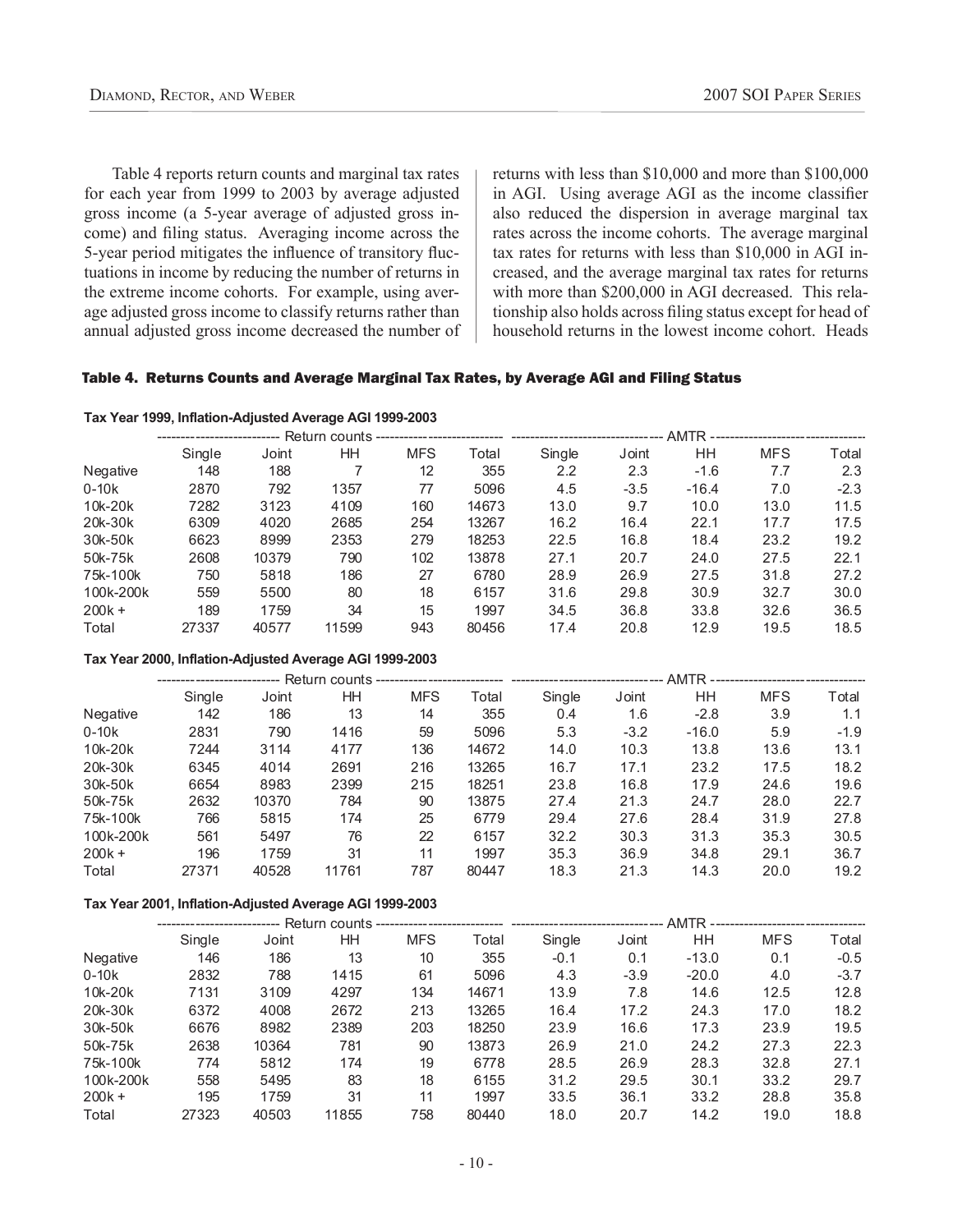#### Table 4. Returns Counts and Average Marginal Tax Rates, by Average AGI and Filing Status—Continued

|                                                         | Single | Joint | <b>HH</b> | <b>MFS</b>     | Total | Single | Joint  | HH      | <b>MFS</b> | Total  |
|---------------------------------------------------------|--------|-------|-----------|----------------|-------|--------|--------|---------|------------|--------|
| Negative                                                | 142    | 186   | 17        | 10             | 355   | 0.4    | 0.1    | $-3.7$  | 0.2        | 0.0    |
| $0-10k$                                                 | 2820   | 787   | 1439      | 49             | 5095  | 1.4    | $-5.0$ | $-19.3$ | 2.3        | $-5.4$ |
| 10k-20k                                                 | 7020   | 3110  | 4388      | 152            | 14670 | 11.9   | 4.6    | 11.3    | 11.0       | 10.2   |
| 20k-30k                                                 | 6351   | 4005  | 2705      | 203            | 13264 | 15.8   | 14.1   | 22.3    | 16.5       | 16.6   |
| 30k-50k                                                 | 6745   | 8983  | 2314      | 207            | 18249 | 23.0   | 15.8   | 16.9    | 22.8       | 18.7   |
| 50k-75k                                                 | 2680   | 10361 | 735       | 94             | 13870 | 26.2   | 20.2   | 23.4    | 25.5       | 21.5   |
| 75k-100k                                                | 768    | 5812  | 180       | 19             | 6778  | 27.6   | 25.8   | 27.3    | 31.4       | 26.1   |
| 100k-200k                                               | 565    | 5495  | 77        | 18             | 6155  | 29.9   | 28.3   | 27.9    | 31.0       | 28.5   |
| $200k +$                                                | 197    | 1759  | 30        | 11             | 1997  | 31.7   | 34.0   | 31.5    | 34.8       | 33.7   |
| Total                                                   | 27288  | 40497 | 11885     | 762            | 80433 | 16.7   | 19.3   | 12.3    | 18.1       | 17.4   |
| Tax Year 2003, Inflation-Adjusted Average AGI 1999-2003 |        |       |           |                |       |        |        |         |            |        |
|                                                         |        |       |           |                |       |        |        |         |            |        |
|                                                         | Single | Joint | <b>HH</b> | <b>MFS</b>     | Total | Single | Joint  | HH.     | <b>MFS</b> | Total  |
| Negative                                                | 146    | 186   | 15        | $\overline{7}$ | 355   | 0.5    | 1.0    | $-6.9$  | 0.4        | 0.4    |
| $0-10k$                                                 | 2832   | 785   | 1419      | 59             | 5095  | 2.0    | $-4.1$ | $-17.7$ | 1.3        | $-4.4$ |
| 10k-20k                                                 | 7069   | 3110  | 4329      | 162            | 14670 | 10.5   | 2.4    | 9.1     | 10.1       | 8.4    |
| 20k-30k                                                 | 6332   | 4003  | 2705      | 222            | 13262 | 15.1   | 10.5   | 18.4    | 13.3       | 14.3   |
| 30k-50k                                                 | 6743   | 8983  | 2284      | 240            | 18249 | 20.9   | 13.6   | 16.5    | 19.3       | 16.7   |

50k-75k 2656 10359 737 116 13868 23.7 16.9 21.2 23.6 18.4 75k-100k 773 5812 170 23 6778 25.1 22.3 25.9 28.4 22.8 100k-200k 565 5494 76 18 6154 26.7 25.8 27.5 26.6 25.9 200k + 195 1759 29 13 1997 27.8 30.7 27.2 27.2 30.4 Total 27312 40491 11766 860 80429 15.4 16.5 10.6 15.7 15.3

**Tax Year 2002, Inflation-Adjusted Average AGI 1999-2003**

#### of households in the lowest income cohort had a lower average marginal tax rate using average AGI calculations for all years except 1999.

Table 5 shows the percentage change in average marginal tax rates by average adjusted gross income and filing status from 1999 to 2003. Using average income as the income classifier reduces the percentage changes in marginal tax rates for the lowest two income cohorts by at least 50 percentage points relative to using annual income as the income classifier. In this case, the magnitude of the percentage change decreases by 23 percentage points for the cohort with incomes ranging from \$10,000 to \$20,000, while there are only minor differences across the remaining cohorts.

# *Distribution of Returns by the Percentage Change in Marginal Tax Rates and Income*

Table 6 reports return counts and the share of returns by 1999 adjusted gross income and the distribution of returns by the magnitude of the percentage change in marginal tax rates. The percentage changes are reported as absolute values so that the direction of changes is irrelevant for this table. The marginal tax rate did not change for 22 percent of the returns from

#### Table 5. Percentage in Average Marginal Tax Rates, by Average AGI and Filing Status from 1999 to 2003

| 1999-2003<br>HH<br><b>MFS</b><br>Joint<br>Single<br>$-94$<br>negative<br>$-57$<br>$-340$<br>$-76$<br>$0-10k$<br>$-18$<br>-8<br>$-81$<br>$-56$ |                        |
|-----------------------------------------------------------------------------------------------------------------------------------------------|------------------------|
|                                                                                                                                               | Total                  |
|                                                                                                                                               | -81                    |
|                                                                                                                                               | $-95$                  |
| 10k-20k<br>$-19$<br>$-75$                                                                                                                     | $-27$<br>$-9$<br>$-22$ |
| 20k-30k<br>$-17$<br>$-25$<br>$-36$<br>-7                                                                                                      | $-18$                  |
| $-19$<br>$-10$<br>$-17$<br>30k-50k<br>$-7$                                                                                                    | $-13$                  |
| $-11$<br>$-14$<br>50k-75k<br>$-18$<br>$-13$                                                                                                   | $-17$                  |
| 75k-100k<br>$-17$<br>$-6$<br>$-11$<br>$-13$                                                                                                   | $-16$                  |
| 100k-200k<br>$-11$<br>$-19$<br>$-16$<br>$-14$                                                                                                 | $-14$                  |
| $-19$<br>$-16$<br>$-19$<br>$200k+$<br>$-17$                                                                                                   | $-17$                  |
| <b>TOTAL</b><br>$-12$<br>$-21$<br>$-17$<br>$-19$                                                                                              | $-18$                  |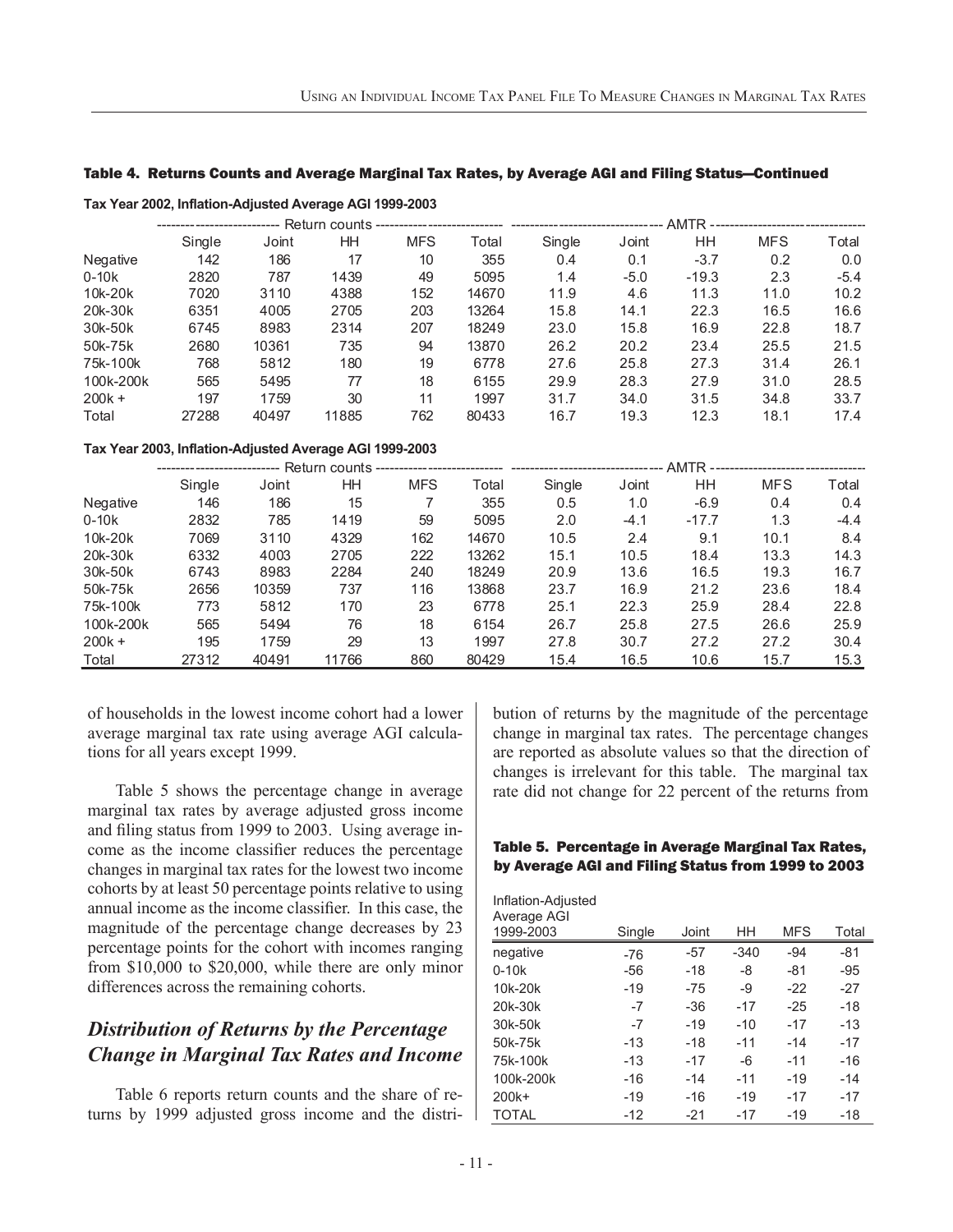|             |       |             | Return counts ----------------- --------- |        | Share ----------------------- |       |             |             |          |      |
|-------------|-------|-------------|-------------------------------------------|--------|-------------------------------|-------|-------------|-------------|----------|------|
|             | $0\%$ | $0\% - 2\%$ | $2\% - 5\%$                               | 5%-10% | >10%                          | $0\%$ | $0\% - 2\%$ | $2\% - 5\%$ | 5%-10%   | >10% |
|             |       |             |                                           |        |                               |       |             |             |          |      |
| AGI in 1999 |       |             |                                           |        |                               |       |             |             |          |      |
| Negative    | 6     | 0           | 0                                         | 0      | 418                           | 0.01  | 0           | 0           | 0        | 0.99 |
| $0-10k$     | 864   | 6           | 12                                        | 30     | 6447                          | 0.12  | 0           | 0           | $\Omega$ | 0.88 |
| 10k-20k     | 3361  | 128         | 168                                       | 339    | 10134                         | 0.24  | 0.01        | 0.01        | 0.02     | 0.72 |
| 20k-30k     | 4059  | 275         | 307                                       | 439    | 7316                          | 0.33  | 0.02        | 0.02        | 0.04     | 0.59 |
| 30k-50k     | 5255  | 474         | 575                                       | 1038   | 9886                          | 0.31  | 0.03        | 0.03        | 0.06     | 0.57 |
| 50k-75k     | 3484  | 453         | 440                                       | 902    | 8583                          | 0.25  | 0.03        | 0.03        | 0.07     | 0.62 |
| 75k-100k    | 188   | 124         | 258                                       | 814    | 5263                          | 0.03  | 0.02        | 0.04        | 0.12     | 0.79 |
| 100k-200k   | 198   | 250         | 442                                       | 1210   | 4157                          | 0.03  | 0.04        | 0.07        | 0.19     | 0.66 |
| $200k +$    | 58    | 19          | 62                                        | 207    | 1780                          | 0.03  | 0.01        | 0.03        | 0.1      | 0.84 |
| Total       | 17473 | 1728        | 2265                                      | 4979   | 53983                         | 0.22  | 0.02        | 0.03        | 0.06     | 0.67 |

Table 6. Return Counts and Share, by Income and the Magnitude of the Percentage Change in Marginal Tax Rates

1999 to 2003. The marginal tax rate either increased or decreased by more than 10 percent for 67 percent of all returns from 1999 to 2003. The results by income are also striking. As expected, 99 percent of the returns in the income cohort with negative adjusted gross income in 1999 experienced a marginal tax rate change greater than 10 percent. This is a purely mechanical result caused by the fact that marginal tax rates for most returns in this group are zero, and, thus, any change in the marginal tax rate implies a very large percentage change in the marginal tax rate. In the highest income cohort, marginal tax rates changed by more than 10 percent from 1999 to 2003 for 84 percent of the returns. For returns with more than \$75,000 in AGI, the marginal tax rate was constant from 1999 to 2003 for only 3 percent of the returns. For income cohorts with \$10,000 to \$75,000 of adjusted gross income, the marginal tax rates changed by at least 10 percent for 57 to 72 percent of the returns. There was no change in marginal tax rates for 24 percent to 31 percent of the returns in the \$10,000 to \$75,000 range of adjusted gross income.

Table 7 reports the distribution of returns by average adjusted gross income and the percentage point change in marginal tax rates. The marginal tax rate declined by more than 2 percentage points for 49 percent of the returns and was unchanged for 25 percent of the

returns from 1999 to 2003. Overall, marginal tax rates decreased for 52 percent of the returns and increased for 22 percent of the returns from 1999 to 2003. In the lowest income cohort, the marginal tax rate was unchanged for 60 percent of the returns, decreased for 23 percent of the returns, and increased for 17 percent of the returns from 1999 to 2003. In the highest income cohort, marginal tax rates decreased by at least two percentage points for 75 percent of the returns and increased by two percentage points for 13 percent of the returns from 1999 to 2003. Clearly, the highest-income taxpayers were more likely to experience a decrease in their marginal tax rates, and the lowest income class was more likely to experience no change or an increase in the marginal tax rate. This general trend also holds across all high and low income groups.

A word of caution is necessary. Changes in marginal tax rates are not an indicator of changes in income tax liability. In addition, changes in marginal tax rates can be associated with provisions designed to increase or decrease the income tax liability for certain individuals. Table 7 reports a jump in the share of returns with more than a 2-percentage point decrease in marginal tax rates compared to the two surrounding brackets (from 40 percent to 50 percent and then back to 30 percent). This jump in the share of returns is most likely attributable to the creation of the 10-per-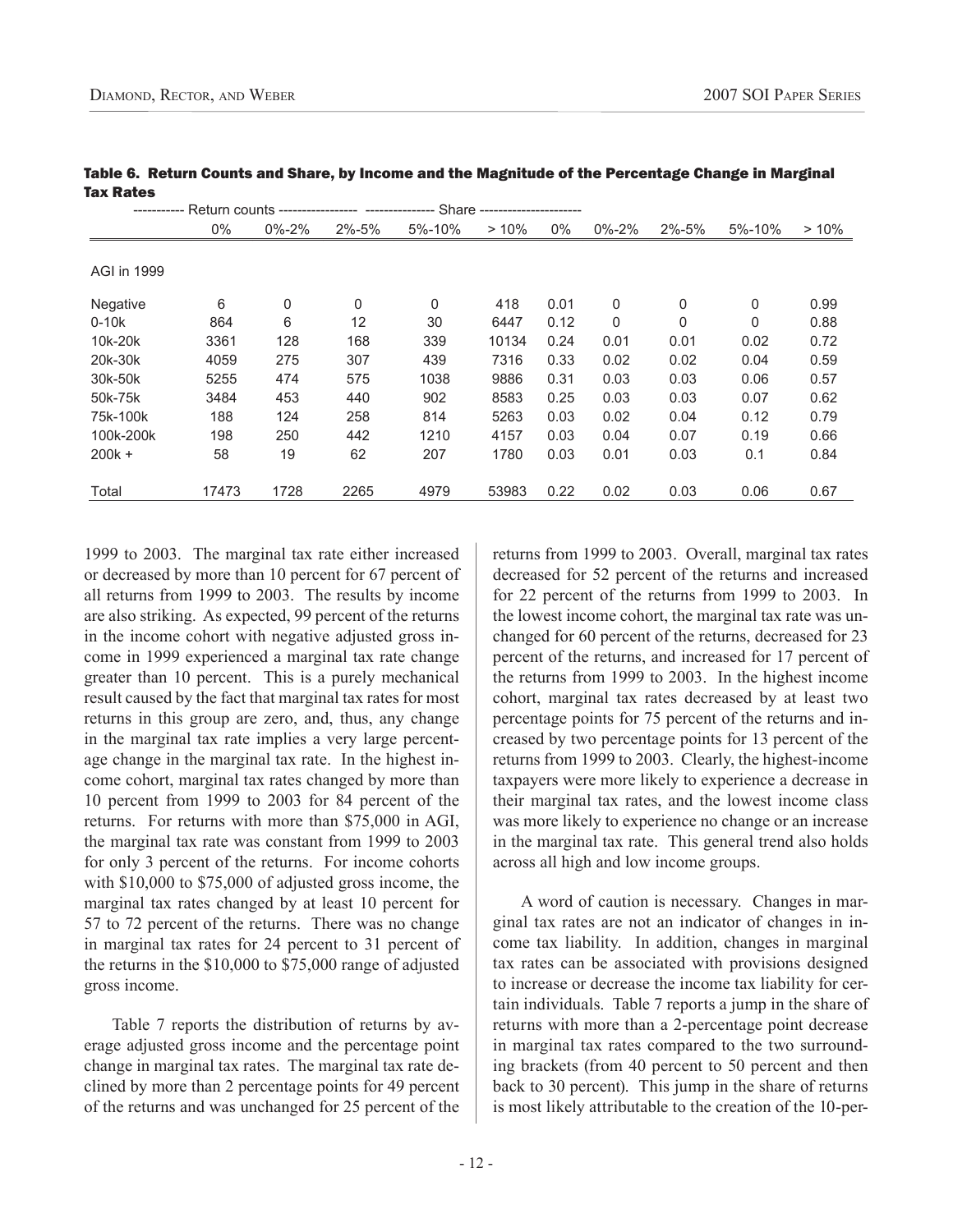|                     | Table 7. Percentage Point Change i |                       |                             |                       |                           |                 | in MTR 1999 to 2003, by Average AGI |        |                      |                       |                             |                  |                          |                 |                   |
|---------------------|------------------------------------|-----------------------|-----------------------------|-----------------------|---------------------------|-----------------|-------------------------------------|--------|----------------------|-----------------------|-----------------------------|------------------|--------------------------|-----------------|-------------------|
| Average             |                                    |                       |                             | Return Count (1,000s) |                           |                 |                                     |        |                      |                       |                             | Share of Returns |                          |                 |                   |
| AGI 1999 to<br>2003 | Less than<br>$-0.02$               | $-0.02$ to<br>$-0.01$ | $-0.01$ to<br>$\frac{0}{2}$ | equal to zero         | 0.0 <sub>to</sub><br>0.01 | 0.01 to<br>0.02 | More than<br>0.02                   | Total  | Less than<br>$-0.02$ | $-0.02$ to<br>$-0.01$ | $-0.01$ to<br>$\frac{0}{1}$ | equal to<br>zero | 0.0 <sub>b</sub><br>0.01 | 0.01 to<br>0.02 | More than<br>0.02 |
| Negative            | 83                                 | 0                     | 0                           | 211                   | 0                         | 0               | 80                                  | 355    | 0.23                 | 0.00                  | 0.00                        | 0.60             | 0.00                     | 0.00            | 0.17              |
| $0 - 10$            | 2050                               | ဖ                     |                             | 1,700                 | $\sim$                    | $\circ$         | 1,340                               | 5,100  | 0.40                 | 0.00                  | 0.00                        | 0.33             | 0.00                     | 0.00            | 0.26              |
| 10-20               | 7,290                              | 26                    | 68                          | 3,660                 | 176                       | 74              | 3,380                               | 14,675 | 0.50                 | 0.00                  | 0.00                        | 0.25             | 0.01                     | 0.01            | 0.23              |
| 20-30               | 5,180                              | 121                   | 211                         | 4,740                 | 378                       | 290             | 2,340                               | 13,260 | 0.39                 | 0.01                  | 0.02                        | 0.36             | 0.03                     | 0.02            | 0.18              |
| 30-50               | 7,350                              | 339                   | 501                         | 5,420                 | 660                       | 575             | 3,400                               | 18,245 | 0.40                 | 0.02                  | 0.03                        | 0.30             | 0.04                     | 0.03            | 0.19              |
| 50-75               | 7,100                              | 237                   | 405                         | 3,860                 | 405                       | 335             | 1,530                               | 13,871 | 0.51                 | 0.02                  | 0.03                        | 0.28             | 0.03                     | 0.02            | $\frac{11}{2}$    |
| 75-100              | 5,040                              | 141                   | 126                         | 321                   | 110                       | 324             | 715                                 | 6,777  | 0.74                 | 0.02                  | 0.02                        | 0.05             | 0.02                     | 0.05            | 0.11              |
| 100-200             | 4,120                              | 231                   | 149                         | 268                   | 412                       | 338             | 635                                 | 6,152  | 0.67                 | 0.04                  | 0.02                        | 0.04             | 0.07                     | 0.05            | 0.10              |
| More than<br>200    | 1,500                              | 50                    | 31                          | 74                    | 38                        | $\frac{4}{4}$   | 257                                 | 1,993  | 0.75                 | 0.02                  | 0.02                        | 0.04             | 0.02                     | 0.02            | 0.13              |
| Total               | 39,713                             | 1,152                 | 1,492                       | 20,254                | 2,181                     | 1,980           | 13,657                              | 80,428 | 0.49                 | 0.01                  | 0.02                        | 0.25             | 0.03                     | 0.02            | 0.17              |

cent bracket, which lowered marginal tax rates by 5 percentage points for some returns in this income cohort. In addition, the increase in the child tax credit from \$500 to \$1,000 affected returns in the \$10,500 to \$20,500 range in 2003 as an extra dollar in earned income in this range would increase the refund from the child credit by \$0.10. There is also an increase in the share of low income returns with more than a 2-percentage point increase in the marginal tax rate. This may partly be caused by an increase in the dependent care credit rate and amount. However, this is probably a rather small factor. Differences in changes in marginal tax rates by income cohorts may also be a result of changes in income patterns as discussed above. For example, a college student who graduated during this period would be likely to experience an increase in his or her marginal tax rate. The impact of life-cycle changes will affect the distribution of marginal tax rate changes over time. Finally, income mobility will also affect the determination of marginal tax rate changes over time. Panel data provide the capability to explore questions about income mobility, life-cycle changes, and the effect of policy changes across different types of individuals.4

### $\blacktriangleright$  Conclusion

In this paper we lay out the threefold mission of the Panel Data Users Group, which is (1) to document issues that make the use of a longitudinal file more of a challenge than a regular cross-sectional file,  $(2)$  to help SOI develop standard impartial tabulations that can be published by SOI, and (3) to develop ways for outside researchers to conduct studies based on longitudinal files. Our purpose is to begin a dialogue concerning whether and how the group could reach these goals.

We began by noting several of the most difficult issues that must be addressed, including income mobility, changes in income over an individual's life cycle, transitory fluctuations in income, and dealing with the problems created by returns that have a change in filing status over the sample period. Limiting the file to only records that have a constant filing status allowed us to

<sup>4</sup> For an example of the use of tax panel data to study income mobility, see Auten and Gee, 2007.